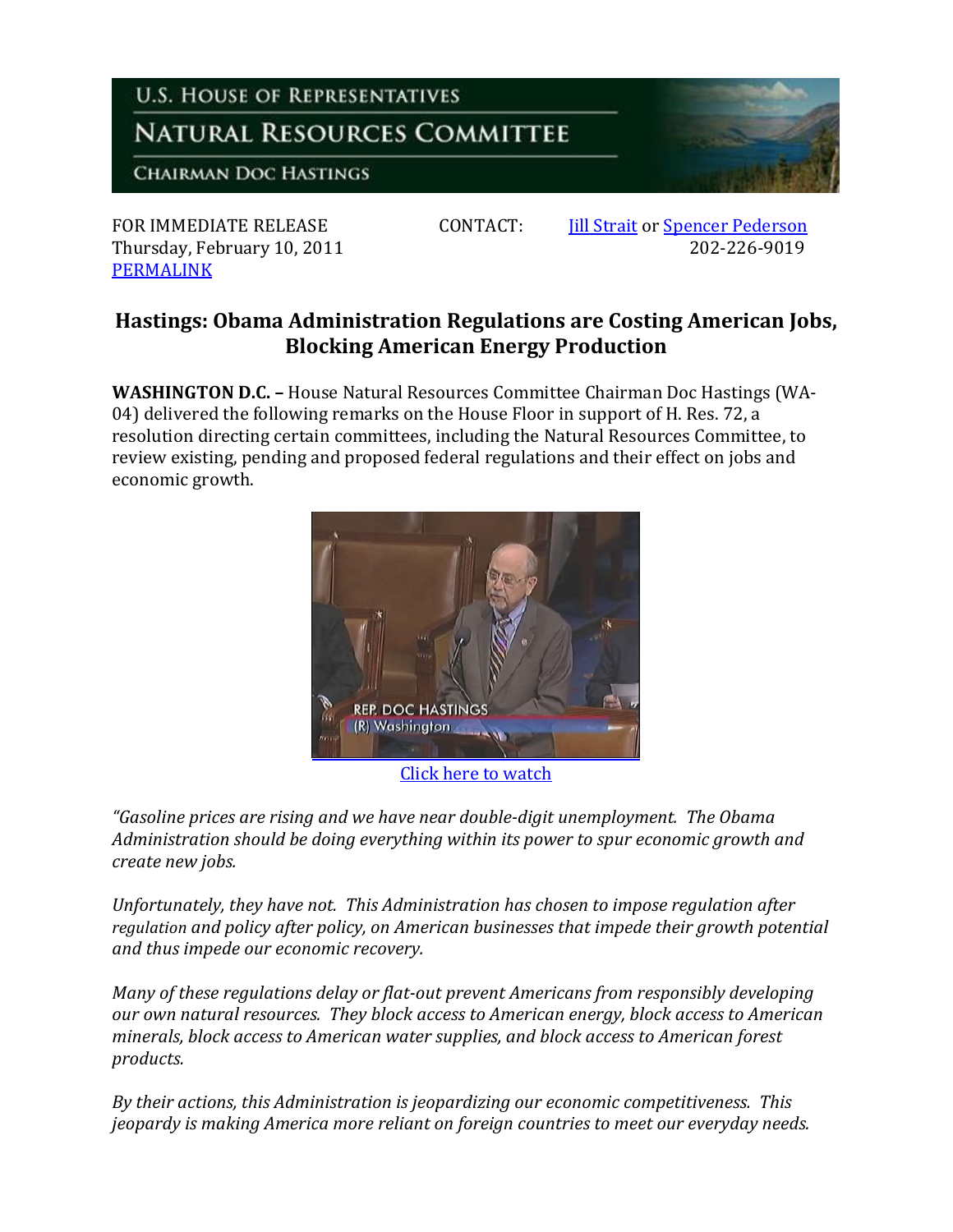*I don't believe Americans are content with locking-up our valuable resources. And I don't believe Americans are content with sending American jobs overseas.* 

*But that's exactly what these regulations and policies are doing.* 

*President Obama says that he wants to eliminate regulations that are strangling businesses. That's noble, but this appears to be one more example of his rhetoric not matching his actions.* 

*The rules and regulations imposed by the Obama Administration have allowed the federal government to insert itself in places it's never been and doesn't belong.* 

*Let me give you several examples.* 

*First, burdensome regulations are being used to restrict access to American energy production on public lands – both onshore and offshore. Last year, new rules were imposed for onshore lease sales that have significantly decreased energy production throughout the intermountain West. Offshore, the Administration continues to impose a de facto moratorium on drilling in the Gulf and has yet to issue a single deep water permit since last April. President Obama's de facto moratorium has put thousands of Americans out of work.* 

*These regulations are not only impeding oil and natural gas production, but also renewable energy such as wind and solar. Proposals by the Administration will restrict renewable energy development to only a tiny fraction of our public lands.*

*Second, the Obama Administration is aggressively pursuing sweeping new changes to mining regulations. These regulations, by their own admission, will cost thousands of American jobs and decrease American energy production in 22 states.* 

*Third, the Obama Administration has reversed a long-standing legal agreement and moved to establish a new "wild lands" policy that will further restrict public access to multi-purpose public lands. This backdoor approach will prohibit many popular forms of recreation and severely restrict job-creating, energy-producing activities. By creating de facto Wilderness, the Administration is circumventing Congress' sole authority to establish Wilderness areas.*

*Fourth, the President has signed an Executive Order establishing a new National Ocean Policy and Council that could severely restrict recreational and commercial use of our oceans. This policy establishes mandatory Marine Spatial Planning, otherwise known as ocean zoning. The reach of this policy may also stretch far inland, extending to potentially all rivers, tributaries and lands that drain into the ocean.* 

*Fifth, the Environmental Protection Agency has allowed questionable science to be used to impose regulations that could end the use of vital farm crop and tree protection products. This will cost jobs and adversely impact trade of our agricultural products.* 

*And last, the Obama Administration has supported withholding valuable water from communities in California's San Joaquin Valley, prioritizing the needs of a three-inch fish over thousands of workers and their families. This government and man-made drought caused hundreds of thousands of acres of fertile farm land to dry up and the unemployment rate to*